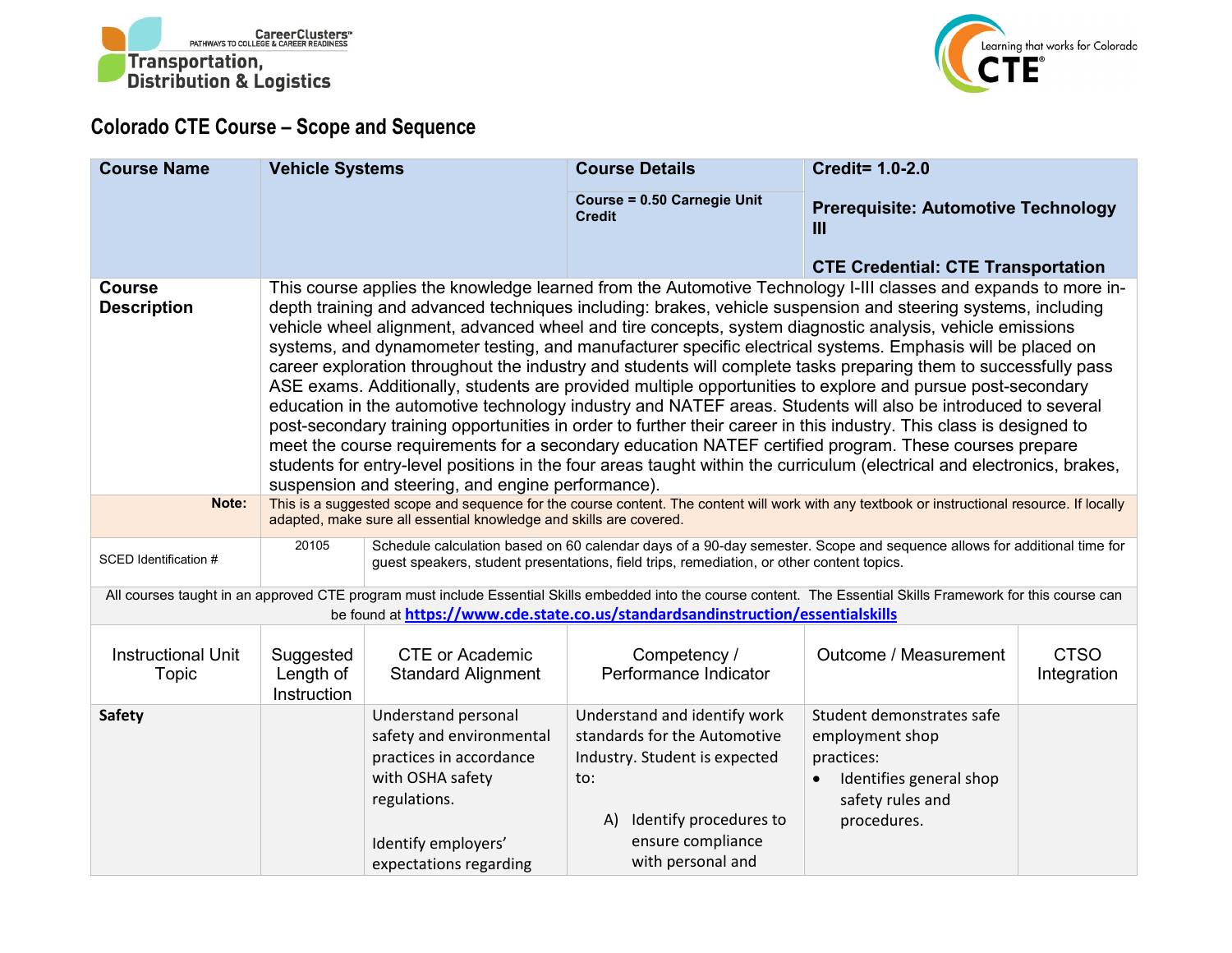



| habits, ethical conduct,<br>and environmental<br>responsibilities in the<br>fields of automotive<br>service.<br>Understand and identify<br>work standards for the<br>Automotive Industry. | practices associated<br>for handling of tools<br>with clothing;<br>and equipment.<br>respiratory protection;<br>Utilizes proper<br>$\bullet$<br>eye protection; hand<br>ventilation procedures<br>tools; power<br>for working within the<br>equipment; proper<br>lab/shop area.<br>ventilation; and the<br>handling, storage, and<br>Demonstrate appropriate<br>disposal of<br>industry working practices<br>chemicals/materials in<br>for verification of VIN<br>accordance with local,<br>numbers and use of<br>state, and federal<br>standard documentation<br>safety and<br>and repair tools,<br>environmental<br>equipment, and processes.<br>practices;<br>B)<br>Identify major<br>Demonstrate understanding<br>structural and non-<br>of industry certification<br>structural components,<br>requirements and how<br>sections, and<br>those are used locally for<br>assemblies of various<br>employment hiring and<br>types of vehicles;<br>advancement.<br>Interpret Vehicle<br>C)<br><b>Identification Number</b> |
|-------------------------------------------------------------------------------------------------------------------------------------------------------------------------------------------|----------------------------------------------------------------------------------------------------------------------------------------------------------------------------------------------------------------------------------------------------------------------------------------------------------------------------------------------------------------------------------------------------------------------------------------------------------------------------------------------------------------------------------------------------------------------------------------------------------------------------------------------------------------------------------------------------------------------------------------------------------------------------------------------------------------------------------------------------------------------------------------------------------------------------------------------------------------------------------------------------------------------------|
|-------------------------------------------------------------------------------------------------------------------------------------------------------------------------------------------|----------------------------------------------------------------------------------------------------------------------------------------------------------------------------------------------------------------------------------------------------------------------------------------------------------------------------------------------------------------------------------------------------------------------------------------------------------------------------------------------------------------------------------------------------------------------------------------------------------------------------------------------------------------------------------------------------------------------------------------------------------------------------------------------------------------------------------------------------------------------------------------------------------------------------------------------------------------------------------------------------------------------------|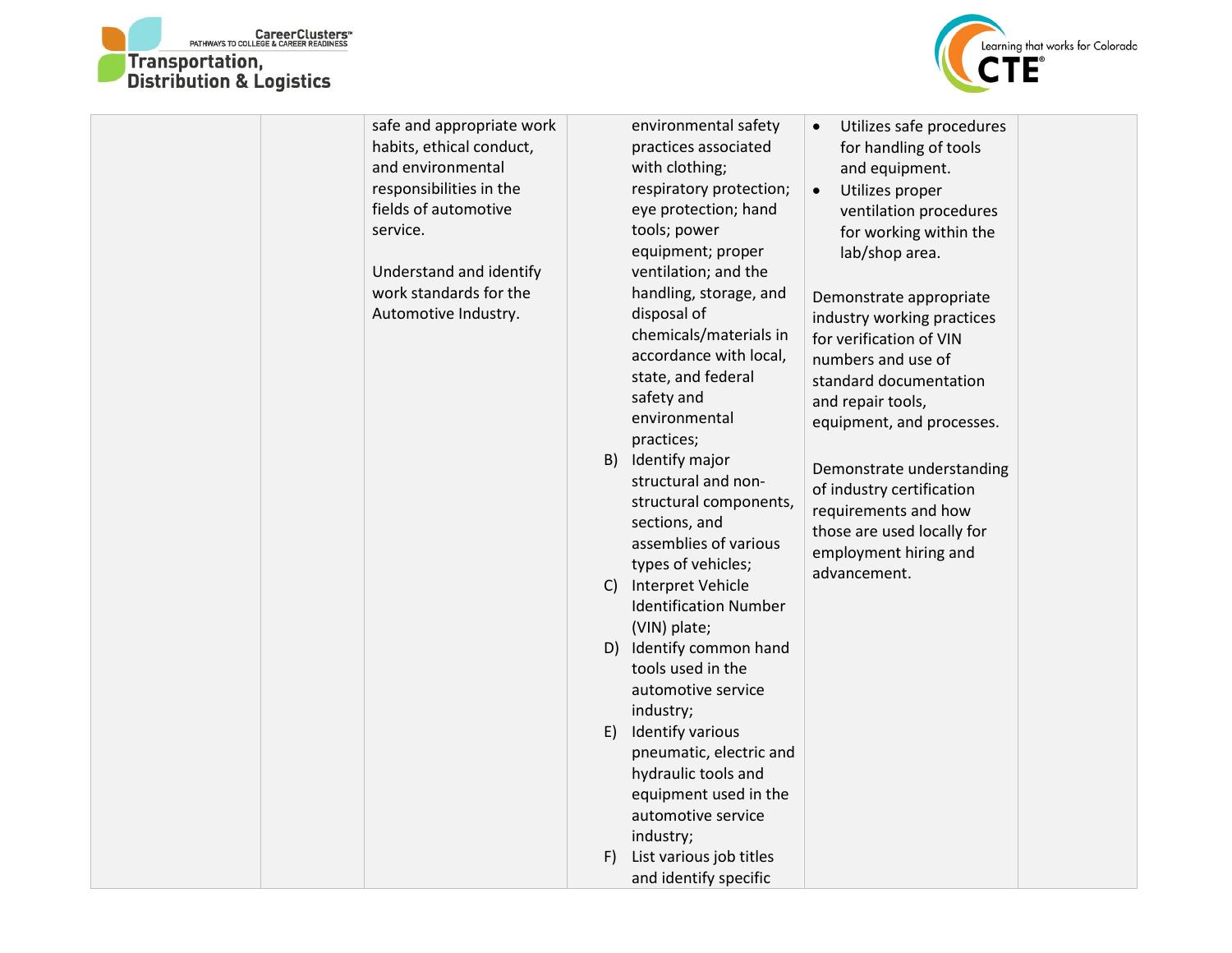



|                                                                      |                                                                              | areas of employment<br>within the automotive<br>industry, and describe<br>the working<br>environment;<br>G) Determine the demand<br>for entry-level<br>technicians, and list<br>skills employers expect<br>of entry-level<br>technicians and<br>H) Determine the amount<br>of training and<br>education necessary to<br>enter into the<br>automotive service<br>industry, and the<br>requirements for<br>becoming manufacture<br>certified.                             |  |
|----------------------------------------------------------------------|------------------------------------------------------------------------------|-------------------------------------------------------------------------------------------------------------------------------------------------------------------------------------------------------------------------------------------------------------------------------------------------------------------------------------------------------------------------------------------------------------------------------------------------------------------------|--|
| <b>Advanced Topics in</b><br><b>Automotive Service</b><br>and Repair | Develop advanced<br>technical skills in<br>automotive repair and<br>service. | Develop advanced technical<br>Demonstrations will vary by<br>skills in automotive repair and<br>topic area. Refer to the<br>NATEF task list for specific<br>service. Student is expected to:<br>(A) Demonstrate technical<br>tasks.<br>skill proficiency in the<br>following areas:<br><b>Engine Repair</b><br>i.<br>ii.<br>Automatic<br>Transmission/Transaxle<br>iii.<br>Suspension and<br>Steering<br><b>Brakes</b><br>iv.<br>Electrical/Electronic<br>v.<br>Systems |  |